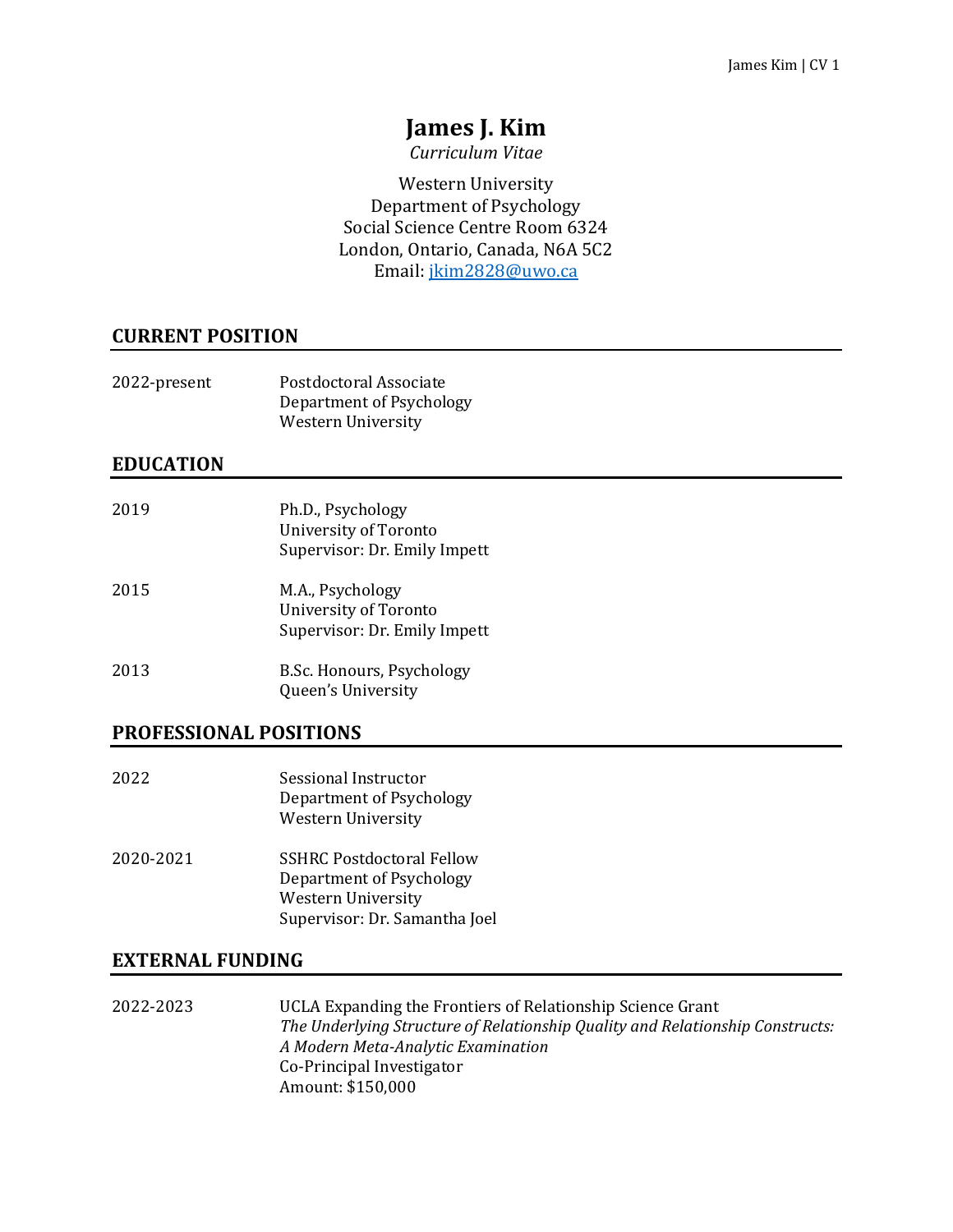| 2020-2021 | Social Sciences and Humanities Research Council (SSHRC) Postdoctoral<br>Fellowship<br>Amount: \$90,000                             |
|-----------|------------------------------------------------------------------------------------------------------------------------------------|
| 2017-2019 | Social Sciences and Humanities Research Council (SSHRC) CGS Joseph-<br>Armand Bombardier Doctoral Scholarship<br>Amount: \$105,000 |
| 2016-2017 | Ontario Graduate Scholarship (OGS)<br>Amount: \$15,000                                                                             |
| 2015-2016 | Social Sciences and Humanities Research Council (SSHRC) CGS Joseph-<br>Armand Bombardier Master's Scholarship<br>Amount: \$17,500  |

## **PUBLICATIONS**

- 17. Rossi, M. A., Impett, E. A., Dawson, S. J., Vannier, S., **Kim, J. J.**, & Rosen, N. O. (2022). A longitudinal investigation of couples' sexual growth and destiny beliefs in the transition to parenthood. *Archives of Sexual Behavior*, *51*(3), 1559-1575.
- 16. Dobson, K.\*, **Kim, J. J.\***, Impett, E. A. (2022). Perceptual accuracy for sexual rejection in heterosexual relationships. *Archives of Sexual Behavior*, *51*(1), 491-503. **\*co-first-author**
- 15. Leonhardt, N., Rosen, N., Dawson, S., **Kim, J. J.,** Johnson, M., & Impett, E. A. (2022). Relationship satisfaction and commitment trajectories in the transition to parenthood: A couple-centered approach. *Journal of Marriage and the Family*, *84*(1), 80-100.
- 14. Jakubiak, B. K., Debrot, A., **Kim, J. J.,** & Impett, E. A. (2021). Approach and avoidance motives for touch are predicted by attachment and predict daily relationship well-being. *Journal of Social and Personal Relationships*, *38*(1), 256-278.
- 13. **Kim, J. J.\*,** Muise, A.\*, Barranti, M., Mark, K. P., Harasymchuk, C., Rosen, N. O., & Impett, E. A. (2020). Are couples more satisfied when they match in sexual desire? New insights from response surface analyses. *Social Psychological and Personality Science, 12*(4), 487-496*.* **\*cofirst-author**
- 12. **Kim, J. J.,** Muise, A., Sakaluk, J. K., Rosen, N. O., & Impett, E. A. (2020). When tonight is not the night: Sexual rejection and satisfaction in romantic relationships. *Personality and Social Psychology Bulletin, 46*(10), 1476–1490.
- 11**.** Joel, S., Eastwick, P. W., Allison, C. J., Arriaga, X. B., Baker, Z. G., Bar-Kalifa, E., Bergeron, S., Birnbaum, G., Brock, R. L., Brumbaugh, C. C., Carmichael, C. L., Chen, S., Clarke, J., Cobb, R. J., Coolsen, M. K., Davis, J., de Jong, D. C., Debrot, A., DeHaas, E. C., Derrick, J. L., Eller, J., Estrada, M. J., Faure, R., Finkel, E. J., Fraley, R. C., Gable, S. L., Gadassi, R., Girme, Y. U., Gordon, A. M., Gosnell, C. L., Hammond, M. D., Hannon, P. A., Harasymchuk, C., Hofmann, W., Horn, A. B., Impett, E. A., Jamieson, J. P., Keltner, D., **Kim, J. J.**, Kirchner, J. L., Kluwer, E. S., Kumashiro, M., Larson, G., Lazarus, G., Logan, J. M., Luchies, L. B., MacDonald, G., Machia, L. V., Maniaci, M. R., Maxwell, J. A., Mizrahi, M., Muise, A., Niehuis, S., Ogolsky, B. G., Oldham, C. R., Overall, N. C.,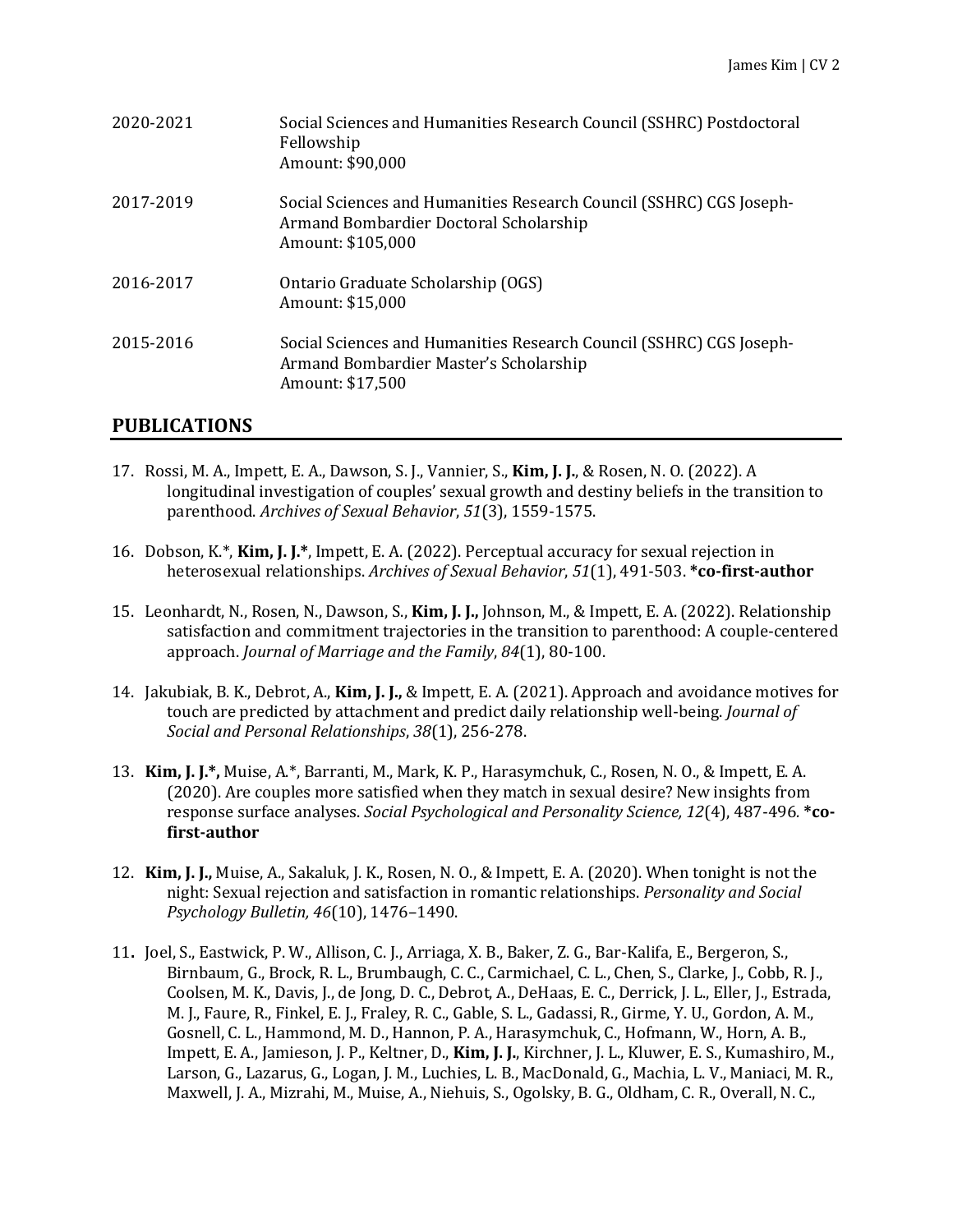Perrez, M., Peters, B. J., Pietromonaco, P. R., Powers, S. I., Prok, T., Pshedetzky-Shochat, R., Rafaeli, E., Ramsdell, E., Reblin, M., Reicherts, M., Reifman, A., Reis, H. T., Rhoades, G. K., Rholes, W. S., Righetti, F., Rodriguez, L. M., Rogge, R., Rosen, N. O., Saxbe, D., Sened, H., Simpson, J. A., Slotter, E. B., Stanley, S. M., Stocker, S., Surra, C., Vaughn, A. A., Vicary, A. M., Visserman, M. L., & Wolf, S. (2020). Machine learning uncovers the most robust self-report predictors of relationship quality across 43 longitudinal couples studies. *Proceedings of the National Academy of Sciences, 117*(32), 19061-19071*.*

- 10. Impett, E. A, **Kim, J. J.,** & Muise, A. (2020). A communal approach to sexual need responsiveness in romantic relationships. *European Review of Social Psychology*, *31*(1), 287-318.
- 9. Muise, A., **Kim, J. J.,** Debrot, A., Impett, E. A, & MacDonald, G. (2020). Sexual nostalgia as a response to unmet sexual and relational needs: The role of attachment avoidance. *Personality and Social Psychology Bulletin*, *46*(11), 1538-1552.
- 8. Sakaluk, J. K., **Kim, J. J.,** Campbell, E. A., Baxter, A., & Impett, E. A. (2019). Self-esteem and sexual health: A multilevel meta-analytic review. *Health Psychology Review, 14(*2*)*, 269-293*.*
- 7. **Kim, J. J.,** Muise, A., Sakaluk, J. K., & Impett, E.A. (2019). Sexual rejection scale. In Milhausen, R., Sakaluk, J. K., Fisher, T., Davis, C.M. & Yarber, W. (Eds). *The Handbook of Sexuality-Related Measures* (4th ed.). Routledge.
- 6. **Kim, J. J.,** Horne, R. M., Muise, A., & Impett, E. A. (2019). Development and validation of the responses to sexual rejection scale. *Personality and Individual Differences, 144*, 88-93.
- 5. **Kim, J. J.,** Visserman, M., & Impett, E. A. (2019). Power in close intimate relationships. In C. R. Agnew & J. J. Harman (Eds). *Advances in Personal Relationships: Power in close relationships.*  Cambridge University Press, Cambridge, UK.
- 4. **Kim, J. J.,** Muise, A., & Impett, E. A. (2018). The relationship implications of rejecting a partner for sex kindly versus having sex reluctantly. *Journal of Social and Personal Relationships*, *35*(4), 485–508.
- 3. Muise, A., **Kim, J. J.,** Impett, E. A, & Rosen, N. O. (2017). Understanding when a partner is not in the mood: sexual communal strength in couples transitioning to parenthood. *Archives of Sexual Behavior, 46(*7*),* 1993-2006*.*
- 2. Muise, A., Stanton, S. C., **Kim, J. J.,** & Impett, E. A. (2016). Not in the mood? Men under-(not over-) perceive their partner's sexual desire in established intimate relationships. *Journal of Personality and Social Psychology*, *110*(5), 725-742.
- 1. Muise, A., **Kim, J. J.**, McNulty, J. K., & Impett, E. A. (2016). The positive implications of sex for relationships. In C. R. Knee & H. T. Reis (Eds.), *Advances in Personal Relationships, Vol. 1: Positive Approaches to optimal relationship development.* Cambridge, UK: Cambridge University Press.

### Under Review

Tu, E., Maxwell, J. A., **Kim, J. J.**, Peragine, D., Impett, E. A., & Muise, A. (Revised and Resubmitted). Is My Attachment Style Showing? Perceptions of a Date's Attachment Anxiety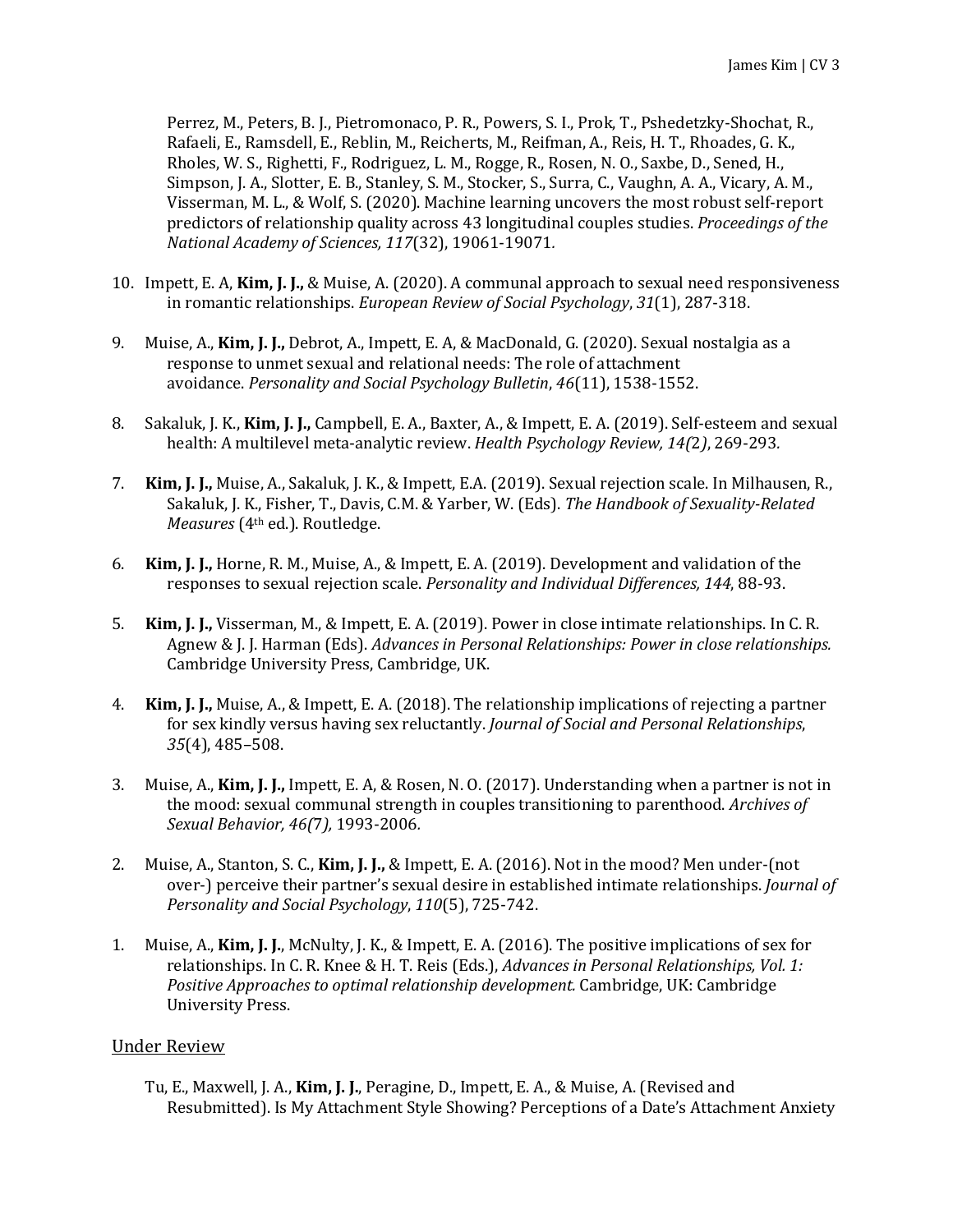and Avoidance and Dating Interest During a Speed-Dating Event. Manuscript resubmitted to *Journal of Research in Personality*.

Peragine, D., **Kim, J. J.**, Maxwell, J. A., Skorska, M. N., Impett, E. A., Cunningham, W. A., & VanderLaan, D. P. (Revised and Resubmitted). Not Who You Are, but Who You Are With: Reexamining the Gender Gap in Sexual Debut Satisfaction. Manuscript resubmitted to *Archives of Sexual Behavior*.

### **PRESENTATIONS**

#### Invited Talks

- 2. **Kim, J. J.** (2022, May). *Love you, but not tonight*: *Responsive sexual rejection in romantic relationships*. Invited talk at The Love Consortium "Love and Sex" Symposium. Virtual Event.
- 1. **Kim, J. J.** (2022, February). *Relationship development.* Invited talk at Love & Healthcare: A Seminar on the Psychology of Love and Relationships, Michener Institute of Education.

#### Oral Presentations

- 21. **Kim, J. J.,** Joel, S. J. & Reis, H. T. (2022, September). *Biased perceptions of partner love in relationships and associations with couples' satisfaction.* Forthcoming oral presentation at the 2022 TLC Love Conference, Durham, NC.
- 20. **Kim, J. J.,** Joel, S. J. & Reis, H. T. (2022, July). Biased Perceptions of Partner Love in Relationships and Associations with Couples' Satisfaction. In E. Hughes (Chair) *How context shapes misperceptions within romantic relationships*. Symposium to be presented at the 2022 International Association for Relationships Research Virtual Conference.
- 19. Tu, E., Maxwell, J. A., **Kim, J. J.**, Peragine, D., Impett, E. A., & Muise, A. (2022, February). I*s my attachment style showing? Perceptions of a date's attachment style and dating interest during a speed-dating event*. Data blitz presentation at the 2022 SPSP Close Relationships Preconference, San Francisco, CA. Virtual Conference.
- 18. Rossi, M.A., Dawson, S.J., Impett, E.A., Vannier, S., **Kim, J. J.**, Raposo, S., Muise, A., & Rosen, N.O (2021, April). *Destined or doomed?: A longitudinal study of sexual growth and destiny beliefs in the transition to parenthood.* Oral presentation at the 2020 Annual Meeting of the Society for Sex Therapy and Research. Virtual Conference.
- 17. **Kim, J. J.,** Muise, A. Barranti, M., Mark, K, Rosen, N.O., Harasmychuk, C., & Impett, E. A. (2020, August). Are couples more satisfied when they match in sexual desire? New insights from response surface analyses. In A. Muise & J. J. Kim (Chairs), *Are birds of a feather happier together? The consequences of (mis)matching in relationships*. Symposium to be presented at the 2020 International Association for Relationships Research, London, England. \*Postponed due to COVID-19
- 16. Impett, E. A., **Kim, J. J.**, & Muise, A. (2020, August). Buffering the emotional sting of sexual rejection to promote relationship connection. In B. Peters (Chair), *Integrating relationship and affective science to advance our understanding of emotions and emotion regulation.*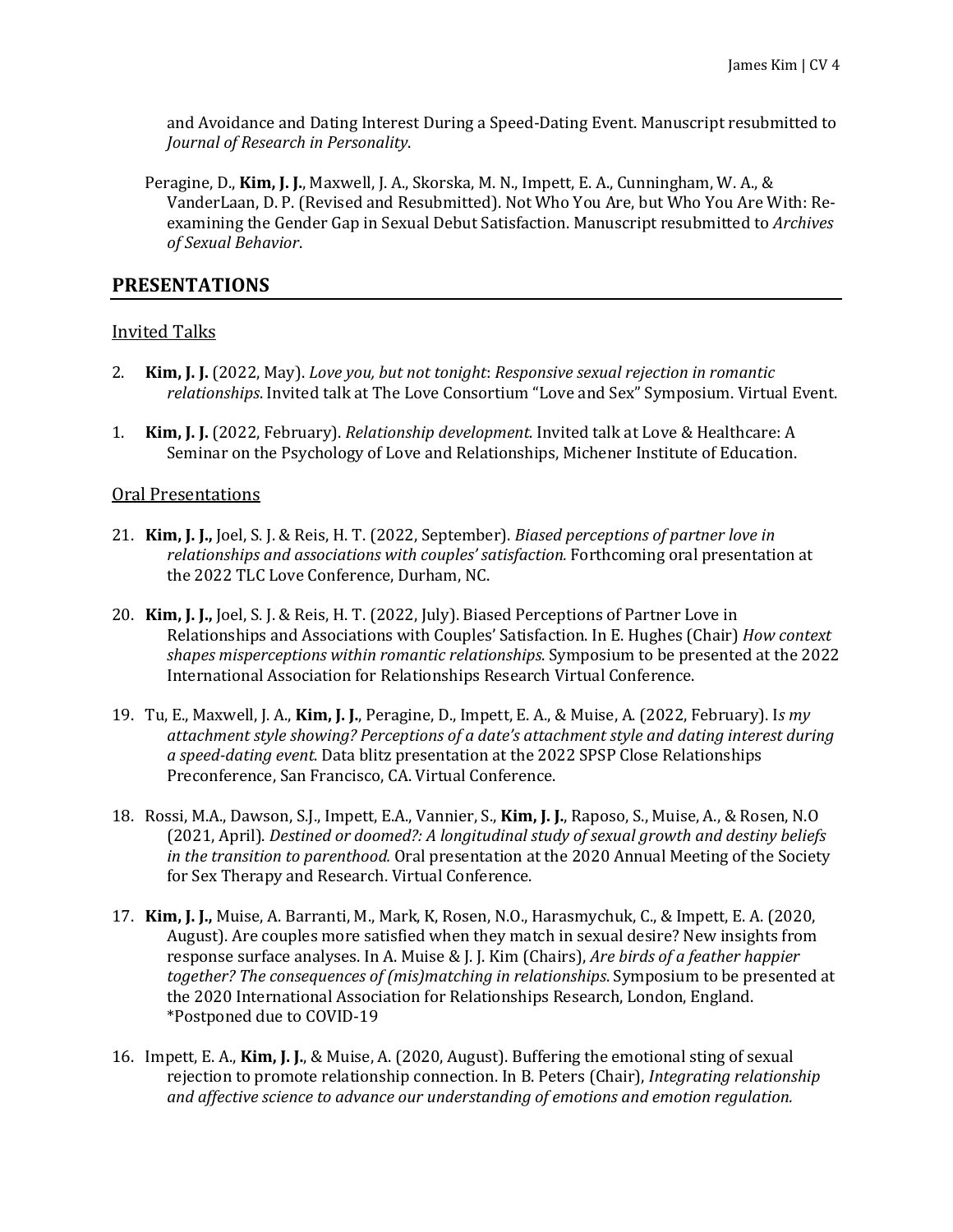Symposium to be presented at the 2020 International Association for Relationships Research, London, England. \*Postponed due to COVID-19

- 15. **Kim, J. J.,** Muise, A., & Impett, E. A. (2019, June). *Frequencies and perceptual accuracy of sexual rejection in romantic relationships.* Data blitz presentation at the 2019 International Association for Relationships Research Mini-Conference, Ottawa, Canada.
- 14. Muise, A., Stanton, S. C. E., **Kim, J. J.**, Impett, E. A. (2018, November). Not in the mood? Men under (not over) perceive their partner's sexual desire in established intimate relationships. In R. Balzarini (Chair), *Are we on the same page? The consequences of sexual (mis)perceptions and discrepancies in relationships*. Symposium presented at the 2018 Society for the Scientific Study of Sexuality Annual Meeting, Montreal, Canada.
- 13. **Kim, J. J.,** MacDonald, G. (2018, October). *Sociosexual orientation as a bi-dimensional construct.* Oral presentation at the Canadian Sex Research Forum Annual Meeting, Toronto, Canada.
- 12. Muise, A., Harasymchuk, C., Bacev-Giles, C., Gere, J., **Kim, J. J.,** Rosen, N. O., & Impett, E. A. (2018, October). *Keeping the sexual spark alive: Self-expansion in relationships.* Oral presentation at the Canadian Sex Research Forum Annual Meeting, Toronto, Canada.
- 11. **Kim, J. J.,** Muise, A., Sakaluk, J., Rosen, N.O., & Impett, E. A. (2018, July). Buffering partners during sexual rejection: the importance of reassuring behaviors. In J. J. Kim & E. A. Impett (Chairs), *Peering into the bedroom: How couples ignite, enjoy, and decline sex in daily life.* Symposium presented at the 2018 International Association for Relationships Research Biannual Meeting, Fort Collins, Colorado.
- 10. Impett, E. A., **Kim, J. J.,** & Muise, A. (2018, July). Not in the mood: Should you reject your partner kindly or engage in sex reluctantly?. Oral presentation at the International Association for Relationship Research Annual Meeting, Fort Collins, Colorado.
- 9. Bigras, N., Impett, E. A., Vannier, S. A., **Kim, J. J.**, & Rosen, N. O. (2018, April). *Romantic attachment insecurity and sexual well-being in pregnancy: A dyadic study.* Data blitz presentation at the 2018 Society for Sex Therapy and Research Annual Meeting. Philadelphia, USA.
- 8. Sakaluk, J., **Kim, J. J.,** & Impett, E. A. (2017, October). *A multilevel meta-analysis of global selfesteem and sexual health variables.* Oral presentation at the Canadian Sex Research Forum Annual Meeting, Fredericton, New Brunswick, Canada.
- 7. **Kim, J. J.,** Muise, A., & Impett, E. A. (May 2017). *When you're not in the mood: The relationship implications of rejecting a partner for sex kindly versus having sex reluctantly.* Oral presentation at the York University of Toronto Social Personality Abnormal Conference, Toronto, Canada.
- 6. **Kim, J. J.,** Muise, A., & Impett, E. A. (September 2016). *What's better for your relationship: Rejecting a partner's sexual advances kindly or having sex reluctantly?.* Data blitz presentation at the Canadian Sex Research Forum Annual Meeting, Quebec City, QC.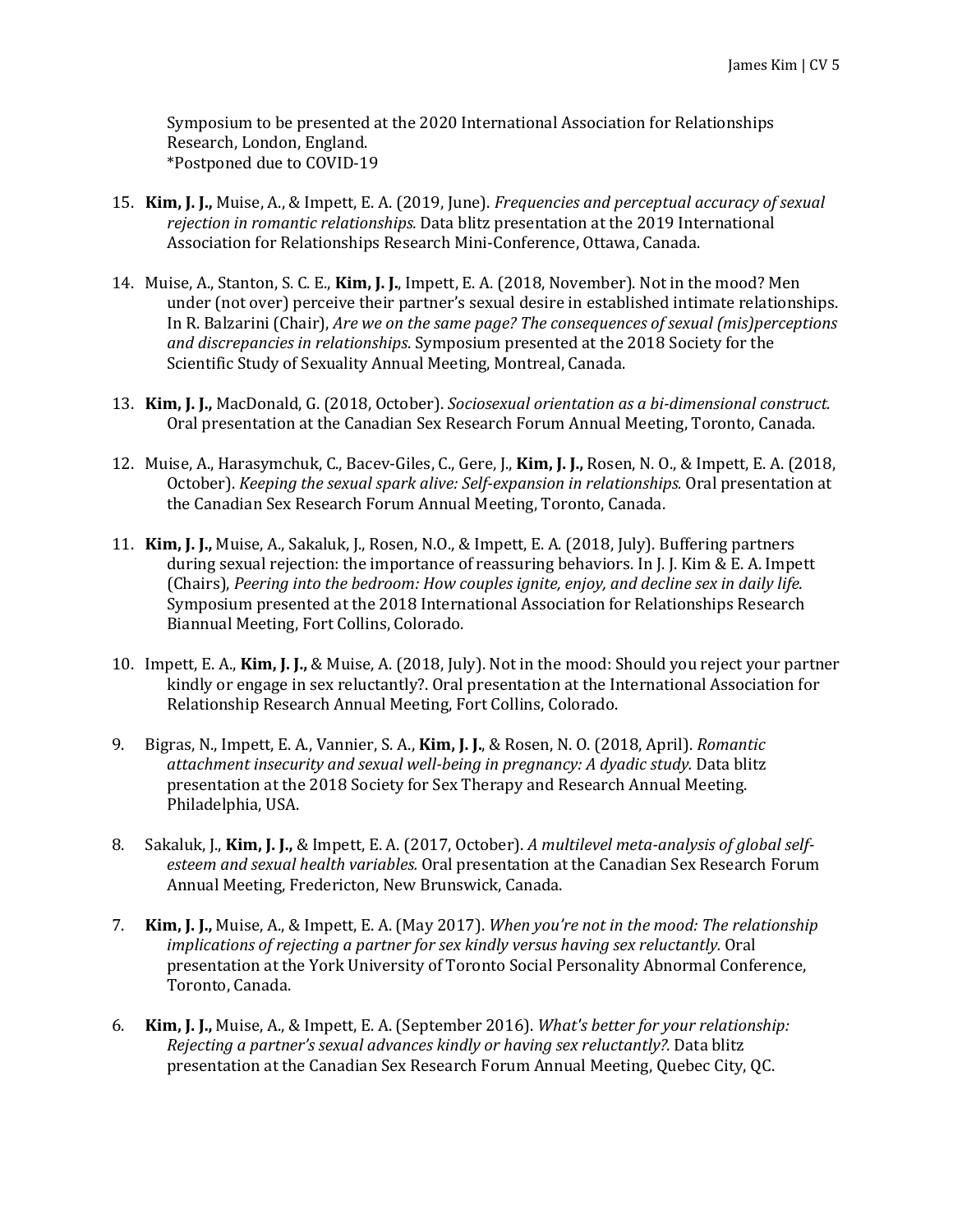- 5. **Kim, J. J.,** Muise, A., & Impett, E. A. (2016, July). *Not in the mood? How people reject their partner for sex and why it matters.* Oral presentation at the International Association for Relationships Research Biannual Meeting, Toronto, Canada.
- 4. Muise, A., Stanton, S. C. E., **Kim, J. J.,** & Impett, E. A. (2016, July). Not in the mood? Men under (not over) perceive their partner's sexual desire in established intimate relationships*.* In N. O. Overall (Chair), *New directions in the study of bias in interpersonal perceptions.* Symposium presented at the International Association for Relationships Research Biannual Meeting, Toronto, Canada.
- 3. **Kim, J. J.,** Muise, A., & Impett, E. A. (2016, July). The sexual rejection scale: Identifying sexual rejection behaviours and their impact on relationship quality*.* In G. MacDonald (Chair), *Rejection dynamics in romantic relationships*. Symposium presented at the Canadian Psychological Association Annual Meeting, Victoria, Canada.
- 2. **Kim, J. J.,** Muise, A., & Impett, E. A. (2015, October). *Not in the mood: How do people reject their partner for sex and how does it matter?.* Oral presentation at the Canadian Sex Research Forum Annual Meeting, Kelowna, Canada.
- 1. **Kim, J. J.,** Muise, A., & Impett, E. A. (November 2014). *Sexual rejection in relationships: Scale development.* Oral presentation for the Social Personality Research Group, Toronto, Canada.

### Chaired Symposia

- 2. Muise, A., & **Kim, J. J.** (2020, August) (Chairs). *Are birds of a feather happier together? The consequences of (mis)matching in relationships.* Speakers: Manon van Scheppingen, Bonnie Le, James Kim, & Amy Muise. Symposium for the 2020 International Association of Relationship Research Biannual Meeting, London, England. \*Postponed due to COVID-19
- 1. **Kim, J. J.,** & Impett, E. A. (2018, July) (Chairs). *Peering into the bedroom: How couples ignite, enjoy, and decline sex in daily life.* Speakers: Kathleen Carswell, Rebecca Horne, Jessica Maxwell, & James Kim. Symposium presented at the 2018 International Association for Relationships Research Biannual Meeting, Fort Collins, Colorado.

### Poster Presentations

- 12. **Kim, J. J.,** Dale, V., Joel, S. (2022, February) *Getting to know you: A novel paradigm to understand early-stage romantic relationship processes*. Society for Personality and Social Psychology Annual Meeting. Virtual Conference.
- 11. Tu, E., Maxwell, J. A., **Kim, J. J.**, Impett, E. A., Peragine, D., & Muise, A. (February, 2021). *Is my attachment style showing? Perceptions of dating partners' attachment anxiety and avoidance during a speed dating event.* Society for Personality and Social Psychology Annual Meeting. Virtual Conference.
- 10. **Kim, J. J.,** Dobson, K., & Impett, E. A. (2020, October). *(Mis)perceptions of sexual rejection communication in romantic relationships.* Canadian Sex Research Forum Annual Meeting. Virtual Conference.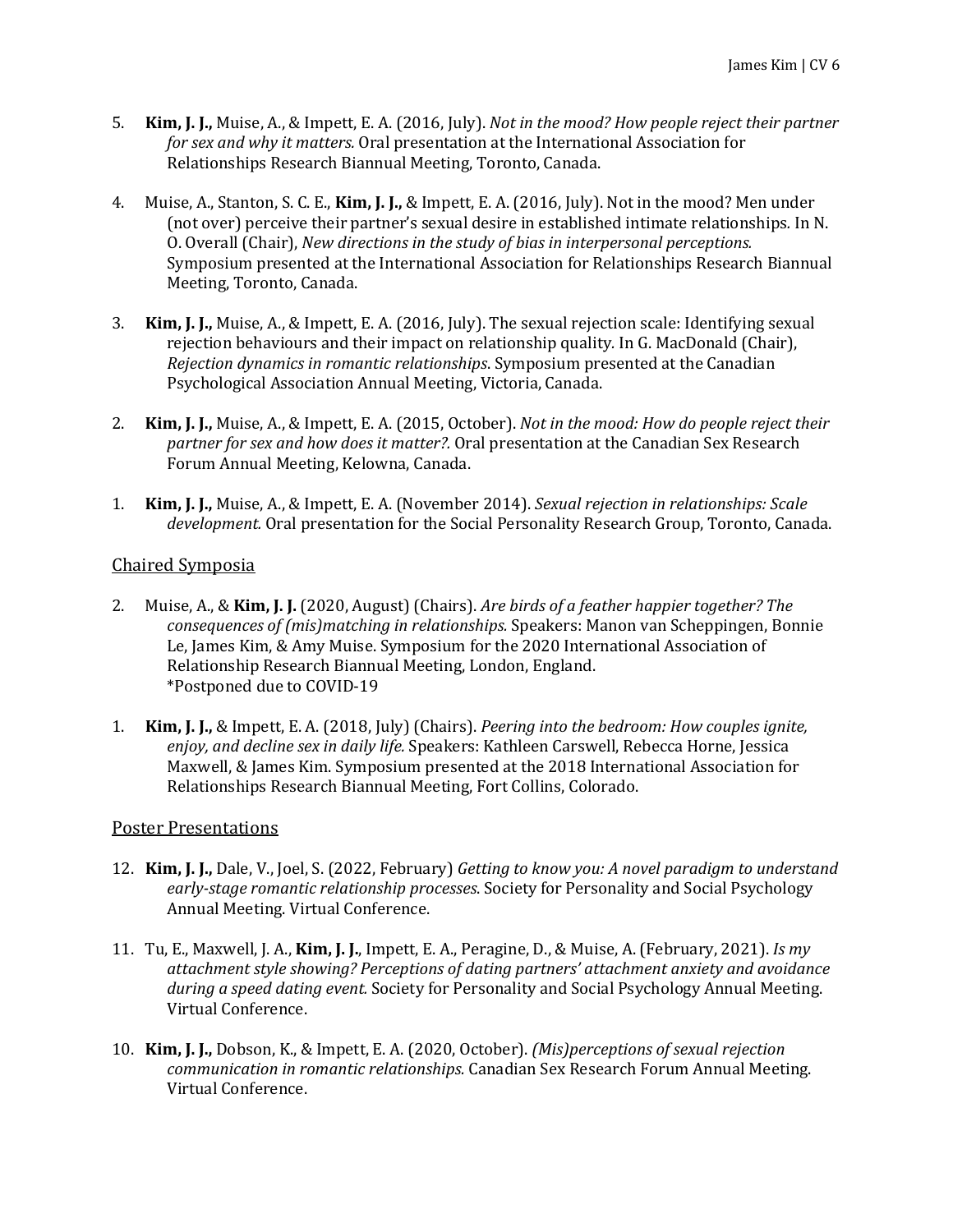- 9. **Kim, J. J.,** Muise, A., Barranti, M., Mark, K., Rosen, N. O., Harasymchuk, C., & Impett, E. A. (2020, February). *Is matching on sexual desire beneficial for couples' sexual and relationship satisfaction?*. Society for Personality and Social Psychology Annual Meeting, New Orleans, LA.
- 8. **Kim, J. J.,** MacDonald, G. (2019, February). *Sociosexual orientation as a bi-dimensional construct*. Society for Personality and Social Psychology Annual Meeting, Portland, OR.
- 7. **Kim, J. J.,** Muise, A., & Impett, E. A. (2018, March). *The buffering effect of reassuring sexual rejection behaviors for avoidantly attached partners*. Society for Personality and Social Psychology Annual Meeting, Atlanta, GA.
- 6. **Kim, J. J.,** Muise, A., & Impett, E. A. (2017, January). *What's better for your relationship: rejecting a partner's sexual advances kindly or having sex reluctantly?.* Society for Personality and Social Psychology Annual Meeting, San Antonio, CA.
- 5. **Kim, J. J.,** Muise, A., & Impett, E. A. (2016, February). *The sexual rejection scale: Identifying sexual rejection behaviors and their impact on relationship quality*. Society for Personality and Social Psychology Annual Meeting, San Diego, CA.
- 4. **Kim, J. J.,** Muise, A., & Impett, E. A. (2015, August). *How do people reject their partner for sex and does it matter?.* International Academy of Sex Research Annual Meeting, Toronto, Canada.
- 3. **Kim, J. J.,** Muise, A., Stanton, S. C. E., & Impett, E. A. (2015, February). *Evidence that men under (not over) perceive their partner's sexual desire in established relationships*. Society for Personality and Social Psychology Annual Meeting, Long Beach, CA.
- 2. **Kim, J. J.,** Muise, A., Stanton, S. C. E., & Impett, E. A. (2014, October). *'Not in the mood?' men underperceive their partner's sexual desire as a way to avoid rejection.* Canadian Sex Research Forum Annual Meeting, Kingston, Canada.
- 1. **Kim, J. J.,** Reichelt, A. F., Flanagan, J. R. (2012, March). *'Adaptive gaze control in an observational motor learning task'.* Inquiry at Queen's Conference, Kingston, Canada.

## **TEACHING**

### Undergraduate Course Instructor

Winter 2022 *Interpersonal Rejection in Social Relationships* PSYCH 4791G Advanced Topics in Psychology Seminar Course, Western University.

Invited Guest Lectures

- 2020 *Understanding Sexual Rejection in Relationships* Close Relationships Graduate Seminar, Michigan State University.
- 2020 *Sex, Relationships, & Well-Being* Psychology of Well-Being, University of Rochester.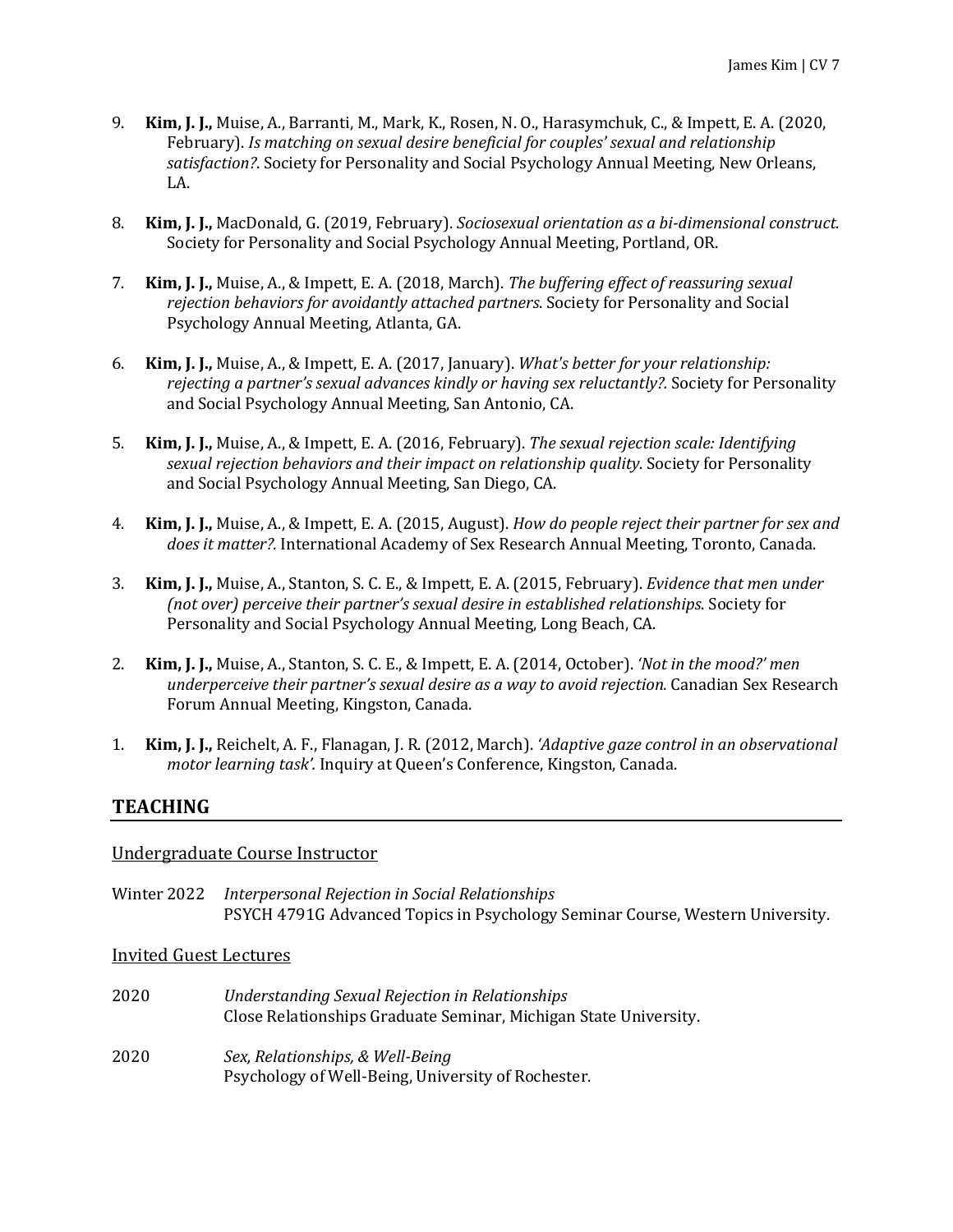| 2018 | Sexuality, Gender, & Relationships<br>Introduction to Social Psychology, University of Toronto Mississauga. |
|------|-------------------------------------------------------------------------------------------------------------|
| 2017 | Conflict & Communication<br>Interpersonal Relationships, University of Toronto.                             |
| 2015 | Sexuality: Time for a Quickie!.<br>.                                                                        |

Introduction to Social Psychology, University of Toronto Mississauga.

# Teaching Assistantships

| 2017-2019 | PSY 270 – Cognitive Psychology, UTM (x2)              |
|-----------|-------------------------------------------------------|
| 2016-2018 | PSY 220 - Introduction to Social Psychology, UTM (x4) |
| 2017-2018 | PSY 327 - Interpersonal Relationships, UTM (x2)       |
| 2017      | PSY 424 - Relationships, UofT                         |
| 2016      | PSY 325 - Psychology of the Self, UTM                 |
| 2015      | PSY 420 - Intimate Relationships, UTM                 |
| 2015      | PSY 100 - Introduction to Psychology, UofT            |
|           |                                                       |

# **MENTORSHIP**

## Undergraduate Students

| 2022      | Amelia Hamilton (Undergraduate Student Research Internship Program)<br><b>Western University</b>    |
|-----------|-----------------------------------------------------------------------------------------------------|
| 2022      | Aranee Senthilmurugan (Work Study Program)<br><b>Western University</b>                             |
| 2021      | Madeline Bloomberg (Undergraduate Student Research Internship Program)<br><b>Western University</b> |
| 2020-2021 | Mengzhi Zu (Undergraduate Honours Thesis)<br><b>Western University</b>                              |
| 2018-2019 | Alessandra Trani (Independent Research Project)<br>University of Toronto Mississauga                |
| 2016-2017 | Nabiha Rasool (Research Opportunity Program)<br>University of Toronto Mississauga                   |
| 2016-2017 | Alanna Santarossa (Research Opportunity Program)<br>University of Toronto Mississauga               |
| 2015-2016 | Tehreem Mehmood (Research Opportunity Program)<br>University of Toronto Mississauga                 |
| 2015-2016 | Giwon Lee (Independent Research Project)<br>University of Toronto Mississauga                       |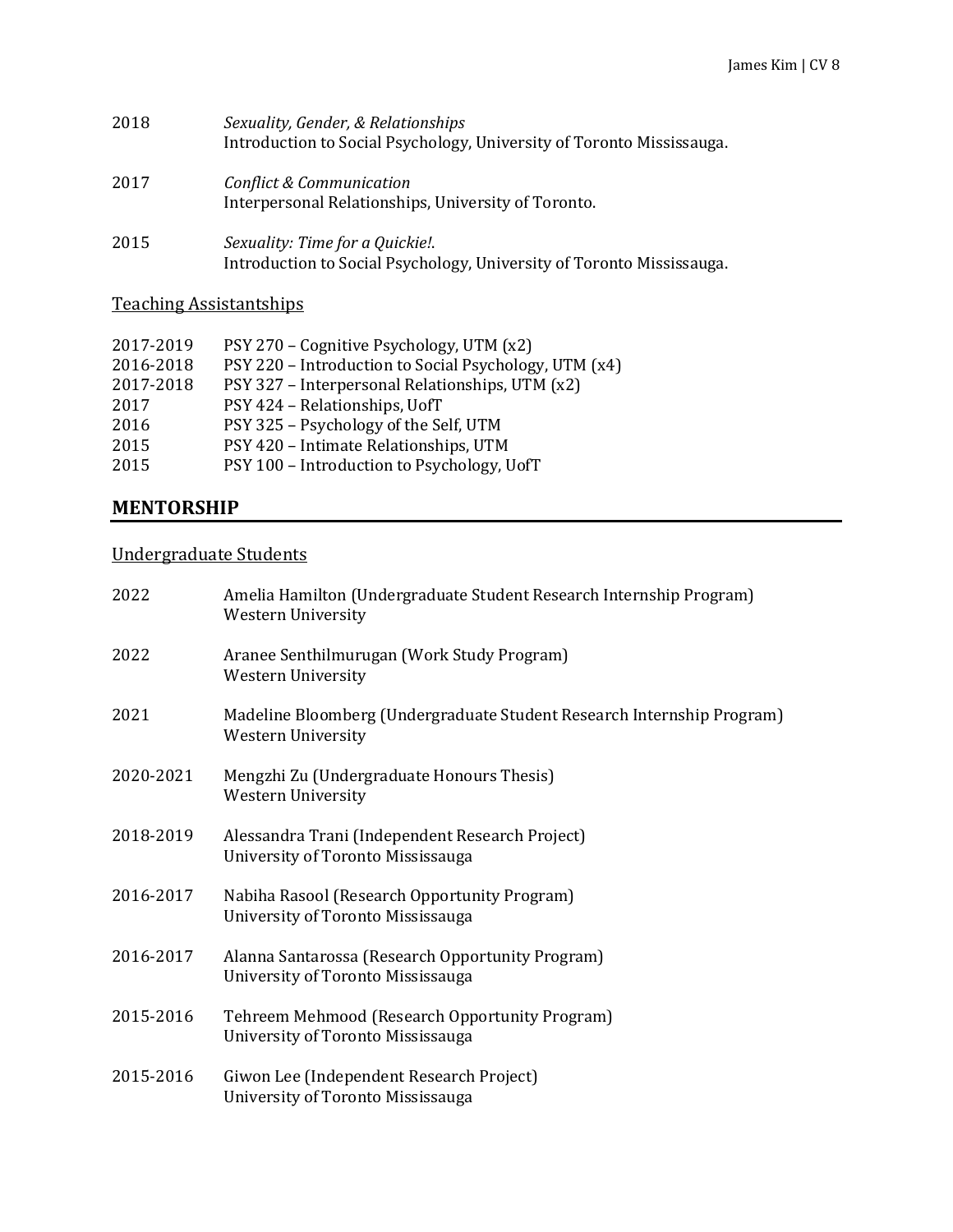## **HONORS & AWARDS**

| 2021      | Institutional Candidate, Western University SSHRC Banting Internal Competition<br>nominated by the Western Faculty of Social Science Selection Committee for the<br>2022 SSHRC Banting Postdoctoral Fellowship Program |
|-----------|------------------------------------------------------------------------------------------------------------------------------------------------------------------------------------------------------------------------|
| 2019      | Invited Attendee, The Love Consortium Trainee Workshop on The Science of Love                                                                                                                                          |
| 2019      | Diversity Graduate Travel Award<br>Society for Personality and Social Psychology Convention<br>Amount: \$500                                                                                                           |
| 2018      | International Association for Relationships Research Graduate Student Travel<br>Award<br>Amount: \$135                                                                                                                 |
| 2016      | Honourable Mention - Best Student Brief Oral Presentation<br>Canadian Sex Research Forum, Quebec City, Canada                                                                                                          |
| 2016      | International Association for Relationships Research Conference Student Award<br>Amount: \$100                                                                                                                         |
| 2015      | University of Toronto Mississauga Psychology Graduate Student Development Grant<br>Amount: \$5,000                                                                                                                     |
| 2014-2019 | University of Toronto Mississauga Graduate Student Travel Awards<br>Amount: \$6,800                                                                                                                                    |
| 2014-2015 | University of Toronto School of Graduate Studies Conference Grant<br>Amount: \$1,480                                                                                                                                   |
| 2014-2015 | University of Toronto Graduate Fellowship<br>Amount: \$1,000                                                                                                                                                           |

## **PROFESSIONAL SERVICE**

### Ad-Hoc Reviewer

*Archives of Sexual Behavior Emotion Journal of Experimental Social Psychology Journal of Sex Research Journal of Social and Personal Relationships Personality and Social Psychology Bulletin Psychology and Sexuality Social Psychological and Personality Science*

## University Service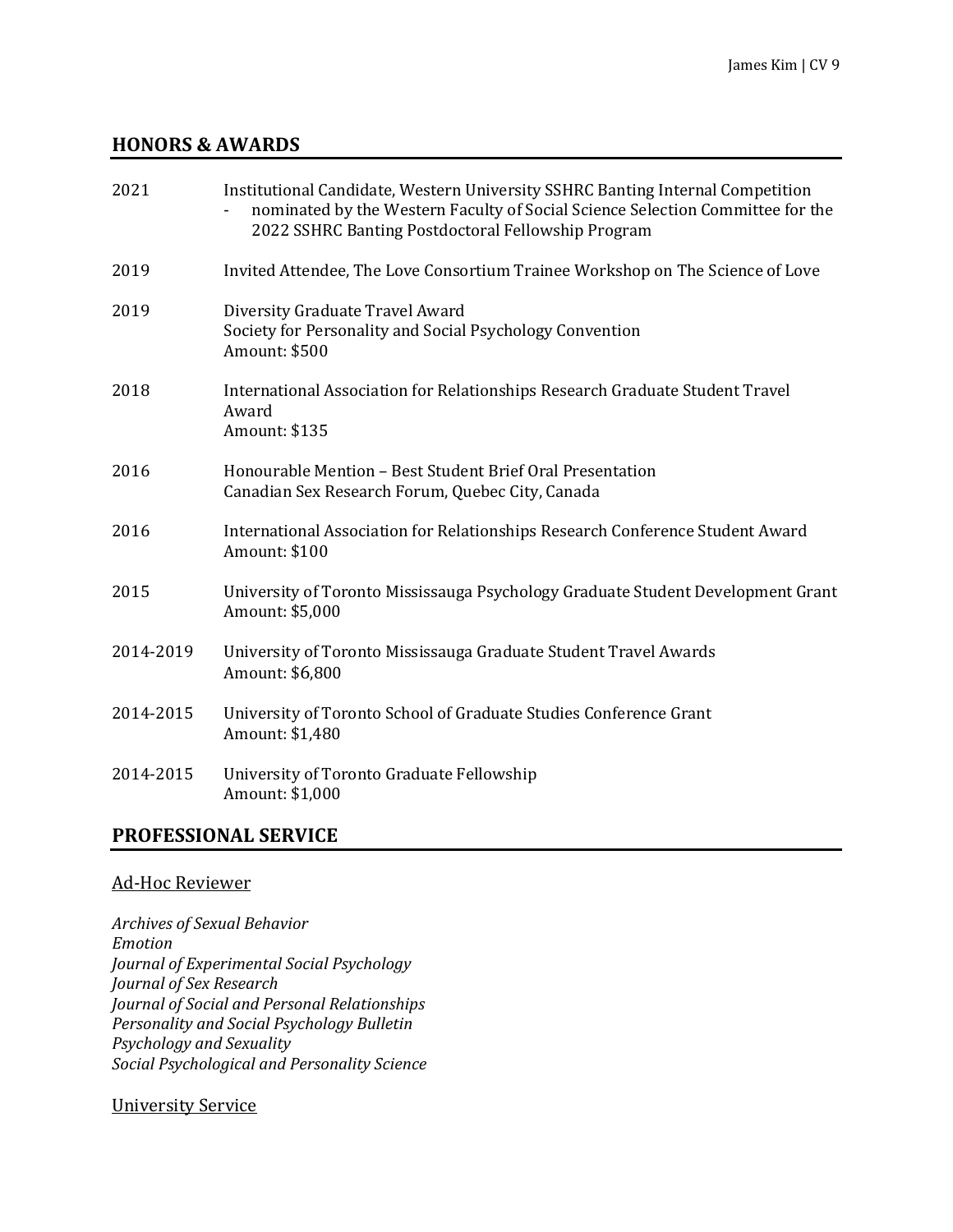| 2017-2018 | Research Group Coordinator, University of Toronto Social Personality Research<br>Group (SPRG) |
|-----------|-----------------------------------------------------------------------------------------------|
| 2016-2017 | Research Group Coordinator, Toronto Relationship Interest Group (TRIG)                        |
| 2015-2016 | Co-Chair, Experience Sampling Equipment Committee, University of Toronto<br>Mississauga       |
| Other     |                                                                                               |
| 2017      | Executive Committee, SEXposium Science Outreach Conference                                    |
| 2016      | Event Coordinator, Ontario Relationships Researchers Reception at IARR 2016                   |

# **PROFESSIONAL DEVELOPMENT**

### Advanced Courses & Workshops

- 2022 Anti-Racism Response Training, Western School of Graduate and Postdoctoral Studies
- 2021 Machine Learning: Theory & Applications (Instructed by Doug Steinley), Curran-Bauer Analytics.
- 2020 A Modern Introduction to Theory-Driven Text Analysis in R, SPSP 2020 Conference.
- 2019 Structural Equation Modeling (Instructed by Uli Schimmach), University of Toronto.
- 2018 Response Surface Analyses (Instructed by Max Barranti), Toronto Relationship Interest Group.
- 2018 Dealing with Dyadic Longitudinal Data (Instructed by Amie Gordon), Toronto Relationship Interest Group.
- 2018 Latent Variable Growth Modeling (Instructed by Enablytics), Ryerson University.
- 2016 Open Science Workshop (Instructed by Elizabeth Page-Gould), University of Toronto.
- 2016 Hierarchical Linear Modeling, Dalhousie University.
- 2015 Dyadic Data Analysis (Instructed by David Kenny, Tessa West, & Randi Garcia), Data Analysis Training Institute of Connecticut.

### Professional Memberships

*Western Interpersonal Relationships Ensemble International Association for Relationship Research Society for Personality and Social Psychology Canadian Sex Research Forum Toronto Relationships Interest Group Canadian Psychological Association International Academy of Sex Research*

## **SELECTED MEDIA COVERAGE**

2021 When turning down a partner's sexual advances, reassuring behaviors are key *PsyPost*